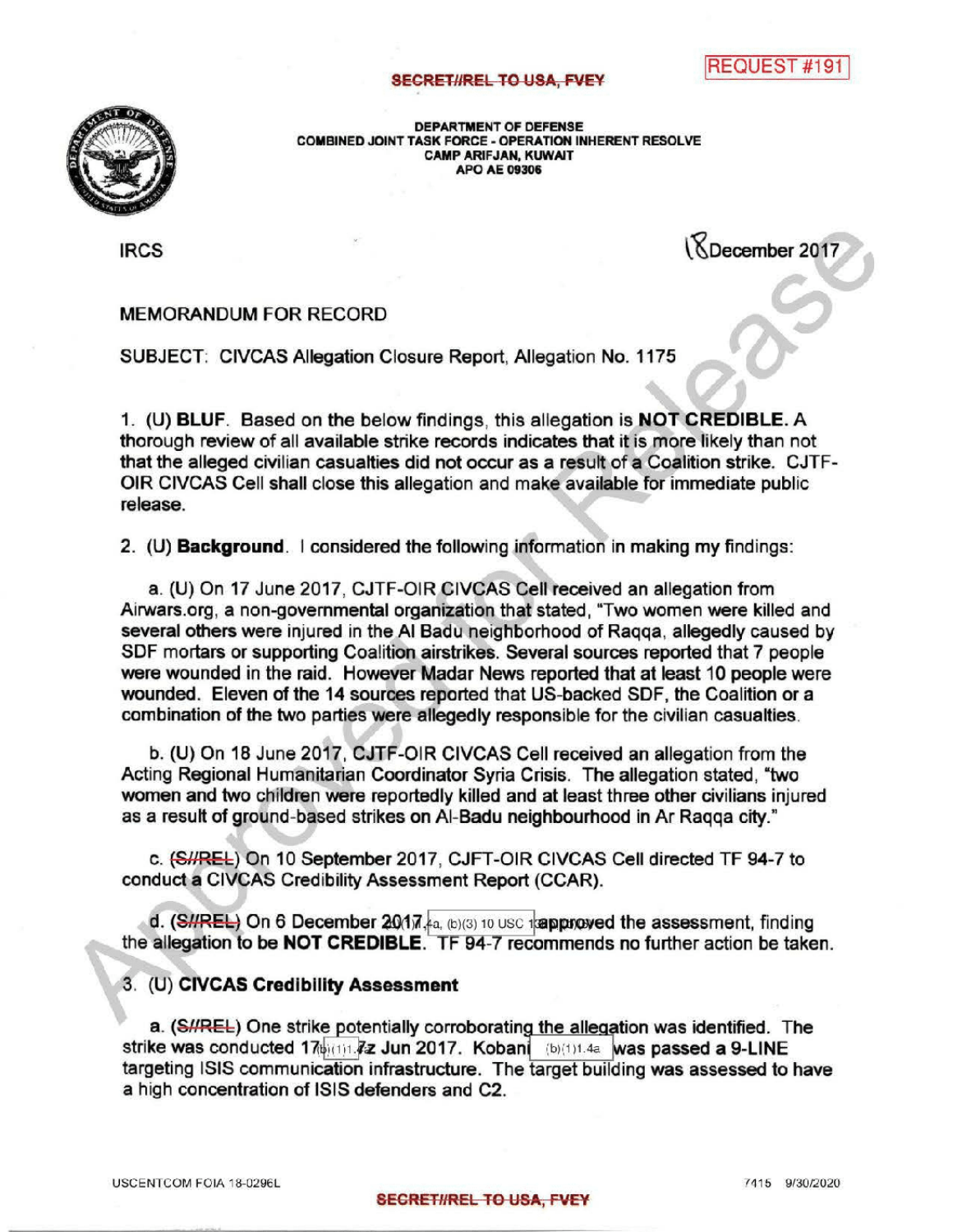## SECRET//REL TO USA, FVEY

IRCS SUBJECT: CIVCAS Allegation Closure Report, Allegation No. 1175

**b.**  $(SHREE)$  At  $(b)(1)1.4a$  Kobani employed  $(b)(1)1.4a$  on the target building, pursuant to Rule of Engagement (ROE) (1)1.4aThe ordnance had good effects and met the ground commander's intent.

c.  $(SHREE)$  (b)(1)1.4a, (b)(6) was able to visually monitor the targets from the time of weapons employment through impact. No civilian casualties were observed by US or SDF Forces.

d. (S//REL)  $T_{\text{b}}$  complied with LOAC and the applicable ROE.

4. (U) Action.

(U) Idirect closure of this CIVCAS incident and that CJTF-OIR PAO publish the result of this CIVCAS assessment in a press release as soon as practicable .

| 5. (U) Point of contact is                  | (b)(3) 10 USC 130b; (b)(6)                                       |
|---------------------------------------------|------------------------------------------------------------------|
| (b)(6)                                      | (b)(6)                                                           |
| 2 Encls<br>1. Initial Assessment<br>2. CCAR | <b>KENNETH L. KAMPER</b><br><b>BG, US ARMY</b><br>Chief of Staff |
|                                             |                                                                  |
|                                             |                                                                  |
|                                             |                                                                  |